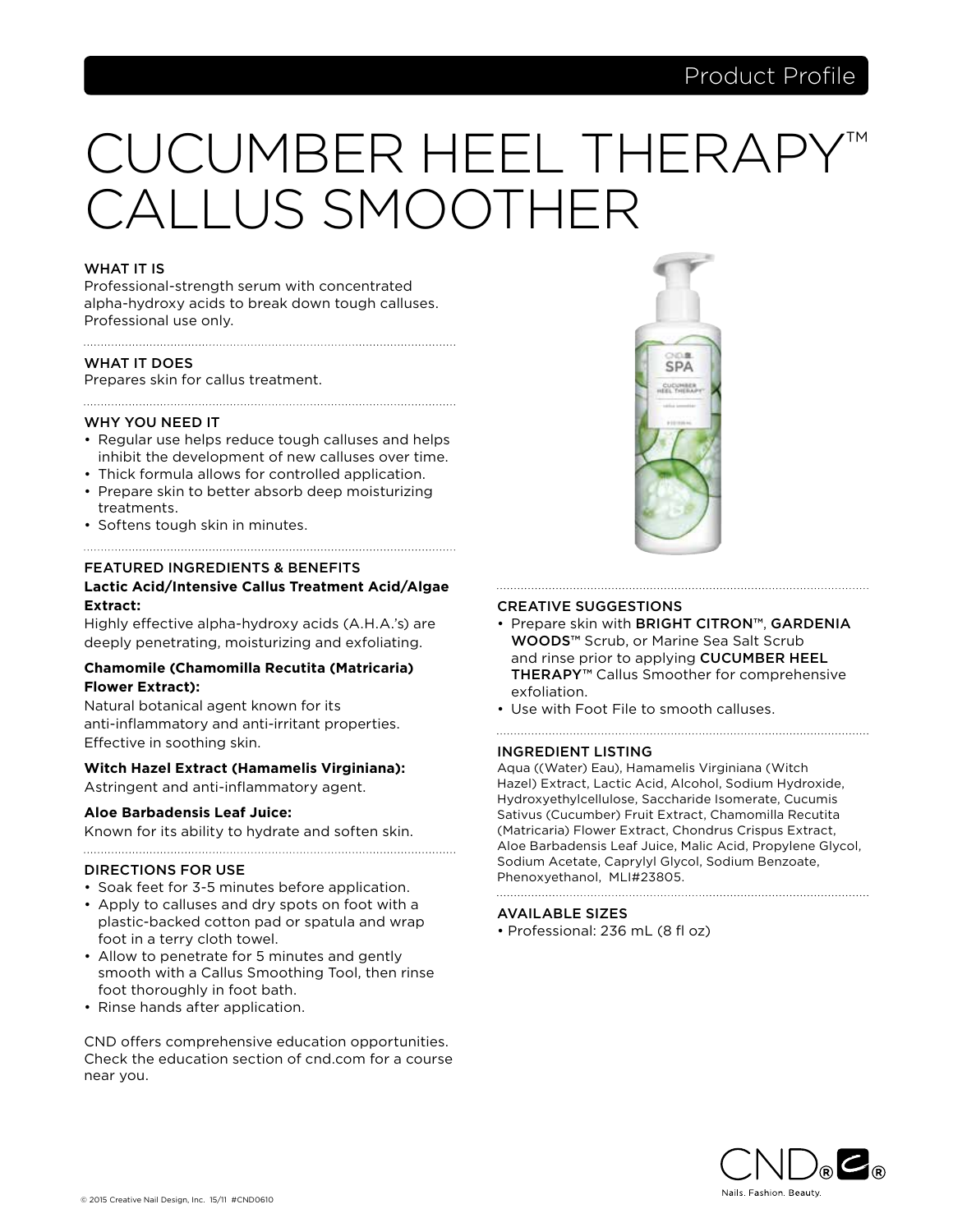# CUCUMBER HEEL THERAI INTENSIVE TREATMENT

# WHAT IT IS

Therapeutic cream with deeply moisturizing botanical complex.

# WHAT IT DOES

Soothes and softens dry, callused heels.

# WHY YOU NEED IT

- Helps repair dry, rough heels.
- Provides deep hydration.
- Regular use helps inhibit the development of new calluses.

# FEATURED INGREDIENTS & BENEFITS **Cucumis Sativus (Cucumber) Fruit Extract:**

Known for its moisturizing, soothing and refreshing properties.

# **Chamomile/Chamomilla Recutita (Matricaria) Flower Extract:**

Natural botanical agent known to be effective in soothing skin.

# **Allantoin:**

Soothes dry, damaged skin.

# **Panthenol (Pro vitamin B5):**

Highly effective moisturizing and softening agent, known to improve skin elasticity.

# **Urea:**

Increases absorption of active ingredients, relieves itching and softens skin. Recommended by many dermatologists for severe dry skin. Regarded as a true moisturizer rather than a humectant, as it attracts and retains moisture in the corneum (upper skin) layer.

# DIRECTIONS FOR USE

Massage a small amount to heels and other dry areas on the feet.

CND offers comprehensive education opportunities. Check the education section of cnd.com for a course near you.



# CREATIVE SUGGESTIONS

• Use CUCUMBER HEEL THERAPY™ Intensive Treatment as a targeted treatment to deepen the service.

- Excellent retail opportunity; use daily to maintain pedicure.
- For extra relief, apply at bedtime and slip on cotton socks.

# INGREDIENT LISTING

Aqua ((Water) Eau), Cetearyl Alcohol, Isopropyl Myristate, Lactic Acid, Glycine Soja (Soybean) Oil, Cetyl Ricinoleate, Urea, Polysorbate 60, Ethylhexyl Hydroxystearate, Sodium Hydroxide, Propylene Glycol, Panthenol, Cucumis Sativus (Cucumber) Fruit Extract, Allantoin, Aloe Barbadensis Leaf Juice, Chamomilla Recutita (Matricaria) Flower Extract, Caprylyl Glycol, Benzophenone-3, Parfum (Fragrance), Benzyl Benzoate, Benzyl Salicylate, Hexyl Cinnamal, Linalool, Phenoxyethanol, CI 19140 (Yellow 5), CI 61570 (Green 5).

- Retail/Professional: 425 g (15 oz)
- Professional: 1.5 kg (54 oz)

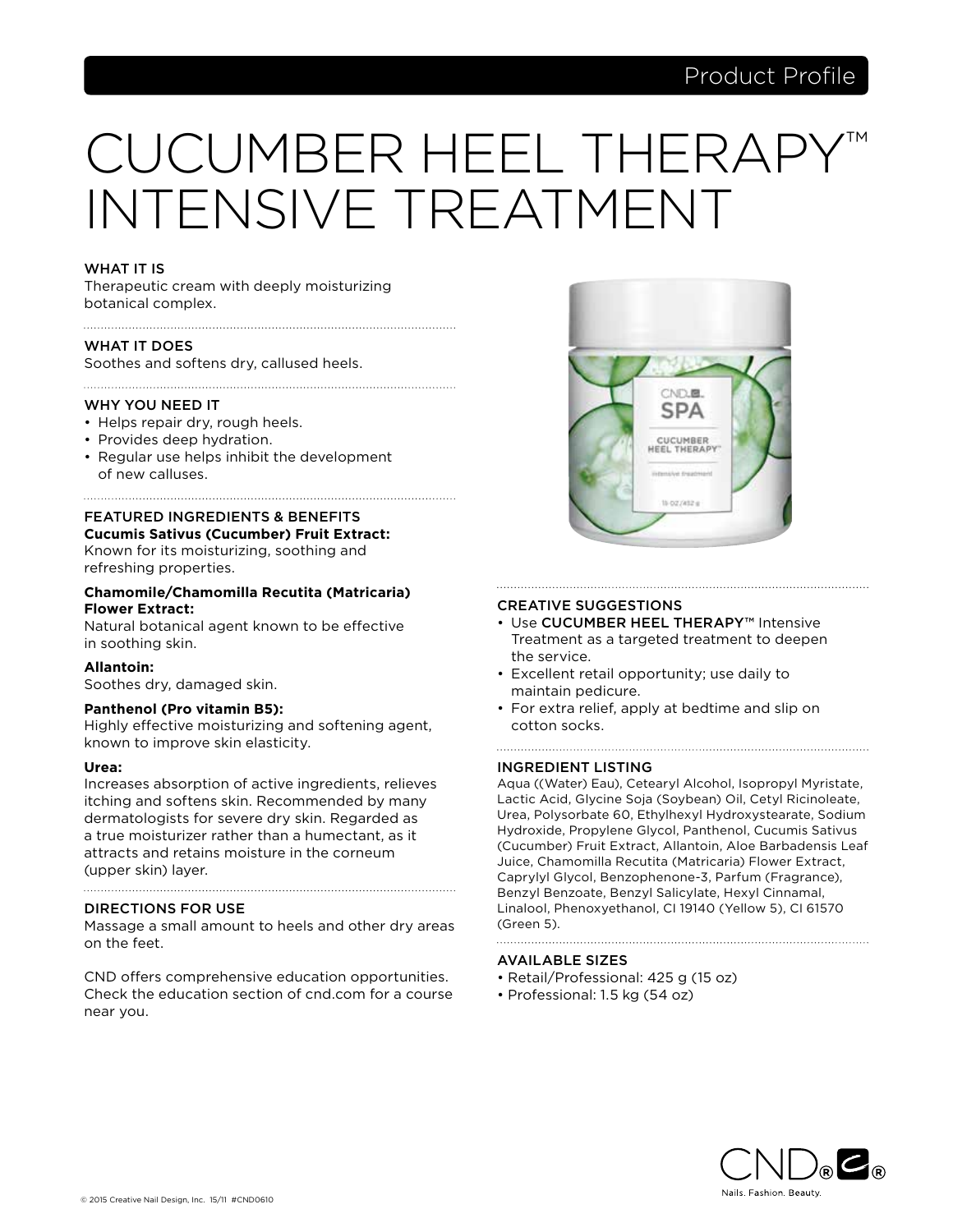# BRIGHT CITRON™ SOAK

# WHAT IT IS

An aromatic and refreshing sea salt soak for cleansing skin.

# WHAT IT DOES

Softens and cleanses skin.

### WHY YOU NEED IT

- Provides the first step to cleanse impurities and soften skin for a luxurious manicure or pedicure experience.
- Gently cleanses without drying skin.

# FRAGRANCE FEATURED

Pink Grapefruit and Warm Amber.

# FRAGRANCE PROFILE

- Bright citrus top notes.
- Soft floral mid notes.
- Light woody base notes.
- 

# ACTIVE BOTANICALS

# **Kaffir Lime (Citrus Hystrix Leaf Extract):**

Is known to purify skin and promote radiance.

# **Honey:**

Is known to hydrate skin and help retain moisture. 

# FEATURED INGREDIENTS & BENEFITS **Sea Salt:**

Natural salt used for its therapeutic properties. Salts increase the flow of water in and out of cells, in essence flushing and cleansing the cells. This facilitates the absorption of other ingredients into the cells.

# **Argan Oil (Argania Spinosa Kernel Oil):**

Is known to nourish dry skin.

# DIRECTIONS FOR USE

• For feet, add a teaspoon to footbath and agitate water to dissolve.

• For hands, add a 1/2 teaspoon in a bowl of warm water and agitate to dissolve.

CND offers comprehensive education opportunities. Check the education section of cnd.com for a course near you.



# CREATIVE SUGGESTIONS

• Create a fragrant ceremonial experience by placing the Soak into warm water directly prior to immersing hands or feet.

- Add lime or grapefruit slices to enhance the experience.
- Use as a foot soak prior to all salon services.
- Excellent retail product for home use in bath tubs.

# INGREDIENT LISTING

Maris Sal ((Sea Salt) Sel Marin), Sodium Sesquicarbonate, Argania Spinosa Kernel Oil, Honey, Citrus Hystrix Leaf Extract, Aqua ((Water) Eau), Glycerin, Propylene Glycol, Hydrated Silica, Parfum (Fragrance), Limonene, Linalool, Hexyl Cinnamal, Citral.

- Retail/Professional: 410 g (14.4 oz)
- Professional: 3.3 kg (118.8 oz)

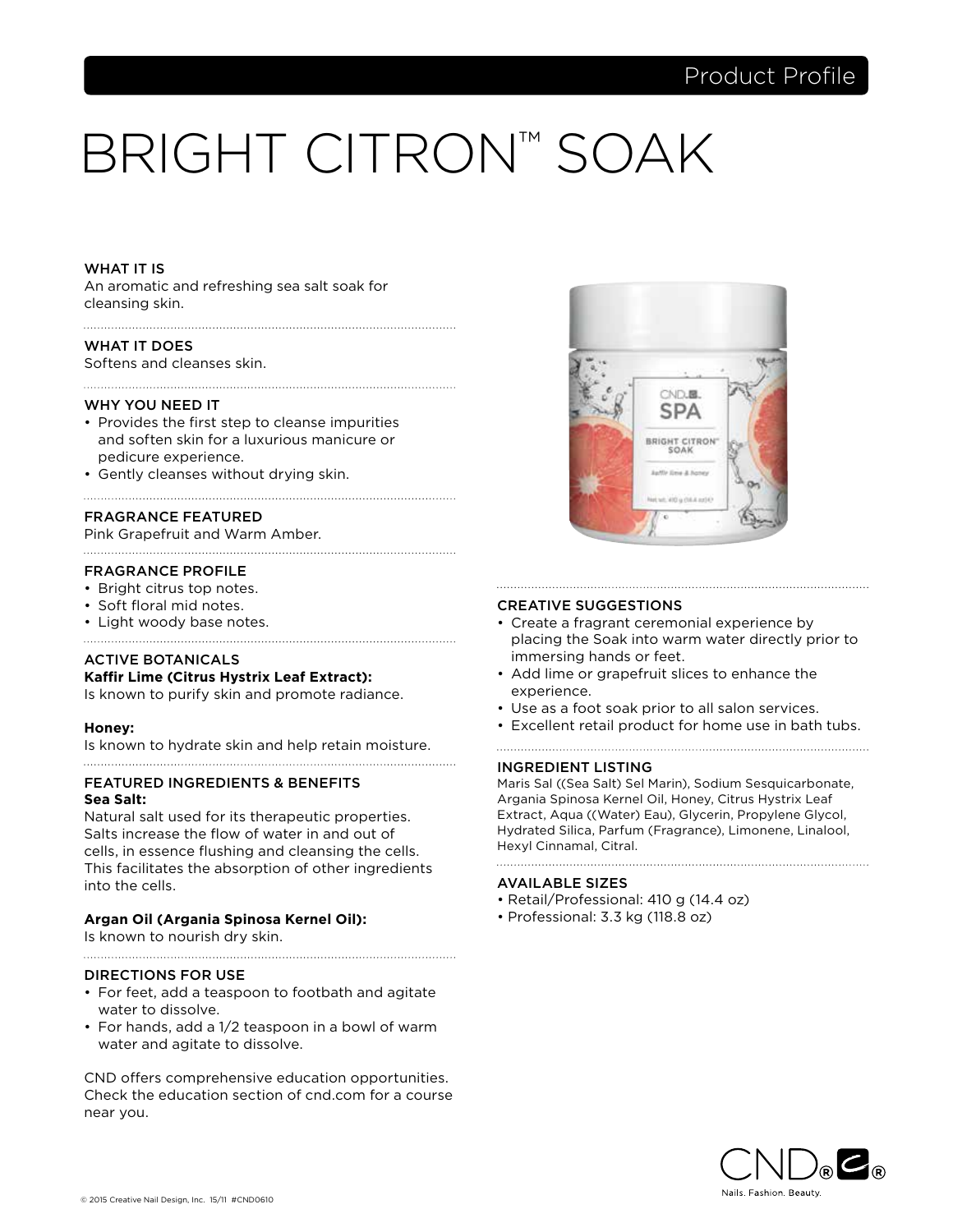# BRIGHT CITRON™ SCRUB

# WHAT IT IS

Creamy exfoliating scrub to polish and smooth skin. 

### WHAT IT DOES

Gently polishes away imperfections for glowing radiance.

#### WHY YOU NEED IT

- Removes dry, dull skin.
- Prepares skin to better absorb BRIGHT CITRON™ Masque and BRIGHT CITRON™ Lotion.

# FRAGRANCE FEATURED

Pink Grapefruit and Warm Amber.

# FRAGRANCE PROFILE

- Bright citrus top notes.
- Soft floral mid notes.
- Light woody base notes.

# ACTIVE BOTANICALS **Kaffir Lime (Citrus Hystrix Leaf Extract):**

Is known to purify skin and promote radiance.

# **Honey:**

Is known to hydrate skin and help retain moisture.

# FEATURED INGREDIENTS & BENEFITS

# **Jojoba Esters (Soft Beads):**

Gently massaged into the skin to add extra conditioning.

# **Jojoba Seed Oil (Simmondsia Chinensis):**

Deeply penetrating natural oil for excellent moisturizing and conditioning. Jojoba oil acts like a carrier to increase penetration of other ingredients.

# **Argan Oil (Argania Spinosa Kernel Oil):**

Is known to nourish dry skin.

# DIRECTIONS FOR USE

- Gently massage onto hands or feet in circular motions.
- Rinse with clean water or remove with moist, soft sponge.
- Dry with a terry cloth towel.

CND offers comprehensive education opportunities. Check the education section of cnd.com for a course near you.



# CREATIVE SUGGESTIONS

- Great for all-over body exfoliation.
- Recommend home use to maintain soft, silky skin between professional manicure services.
- Affordable gift item; excellent retail opportunity.

# INGREDIENT LISTING

Aqua ((Water) Eau), Jojoba Esters, Glyceryl Stearate, Glycerin, Cetyl Alcohol, PEG-100 Stearate, Simmondsia Chinensis (Jojoba) Seed Oil, Argania Spinosa Kernel Oil, Titanium Dioxide, Citrus Hystrix Leaf Extract, Honey, Sodium Laureth Sulfate, Xanthan Gum, Propylene Glycol, Parfum (Fragrance), Tetrasodium EDTA, Phenoxyethanol, Methylparaben, Ethylparaben, Limonene, Linalool, Hexyl Cinnamal.

- Retail/Professional: 248 mL (8.4 fl oz)
- Professional: 1.7 kg (60.8 oz)

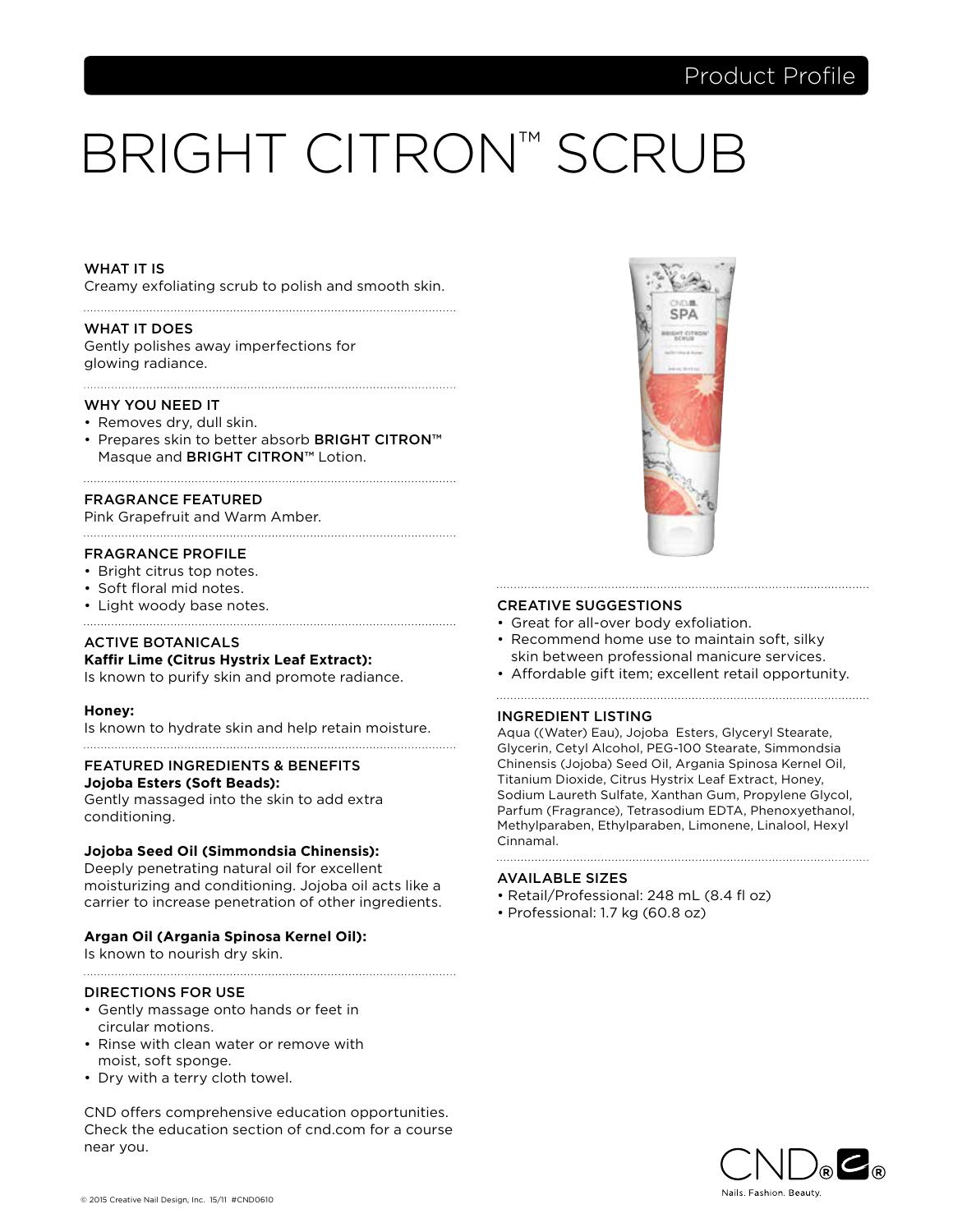# BRIGHT CITRON™ MASQUE

# WHAT IT IS

Moisturizing clay masque that softens skin.

#### WHAT IT DOES

Seals in moisture and brightens to leave skin glowing and refreshed.

#### WHY YOU NEED IT

- Elevates your experience with a luxurious moisturizing treatment.
- Lifts away impurities.

# FRAGRANCE FEATURED

Pink Grapefruit and Warm Amber.

#### FRAGRANCE PROFILE

- Bright citrus top notes.
- Soft floral mid notes.
- Light woody base notes.

# ACTIVE BOTANICALS **Kaffir Lime (Citrus Hystrix Leaf Extract):**

Is known to purify skin and promote radiance.

# **Honey:**

Is known to hydrate skin and help retain moisture.

# FEATURED INGREDIENTS & BENEFITS

#### **Bentonite:**

Micro-fine clay that conditions, purifies and cleanses. Also used to thicken products.

# **Argan Oil (Argania Spinosa Kernel Oil):**

Is known to nourish dry skin.

# DIRECTIONS FOR USE

- Apply a thin, even layer onto hands or feet.
- Wrap applied areas in a terry cloth towel and let sit for 5 minutes.
- Rinse with clean water or remove with moist towel or soft sponge.
- Dry with a terry cloth towel.

CND offers comprehensive education opportunities. Check the education section of cnd.com for a course near you.

# CREATIVE SUGGESTIONS



- Apply to hands or feet with a soft disinfected applicator brush.
- Wrap hands or feet in plastic and cover with warm towels.

#### INGREDIENT LISTING

Aqua ((Water) Eau), Bentonite, Glycerin, Cetyl Alcohol, Glyceryl Stearate SE, PEG-100 Stearate, Glyceryl Stearate, Titanium Dioxide, Polysorbate 20, Kaolin, Parfum (Fragrance), Simmondsia Chinensis (Jojoba) Seed Oil, Argania Spinosa Kernel Oil, Citrus Hystrix Leaf Extract, Honey, Xanthan Gum, Silica, Triethoxycaprylylsilane, Propylene Glycol, Tetrasodium EDTA, Phenoxyethanol, Caprylyl Glycol, Methylparaben, Ethylparaben, Limonene, Linalool, Hexyl Cinnamal, Citral.

- Retail/Professional: 248 mL (8.4 fl oz)
- Professional: 1.8 kg (65.2 oz)

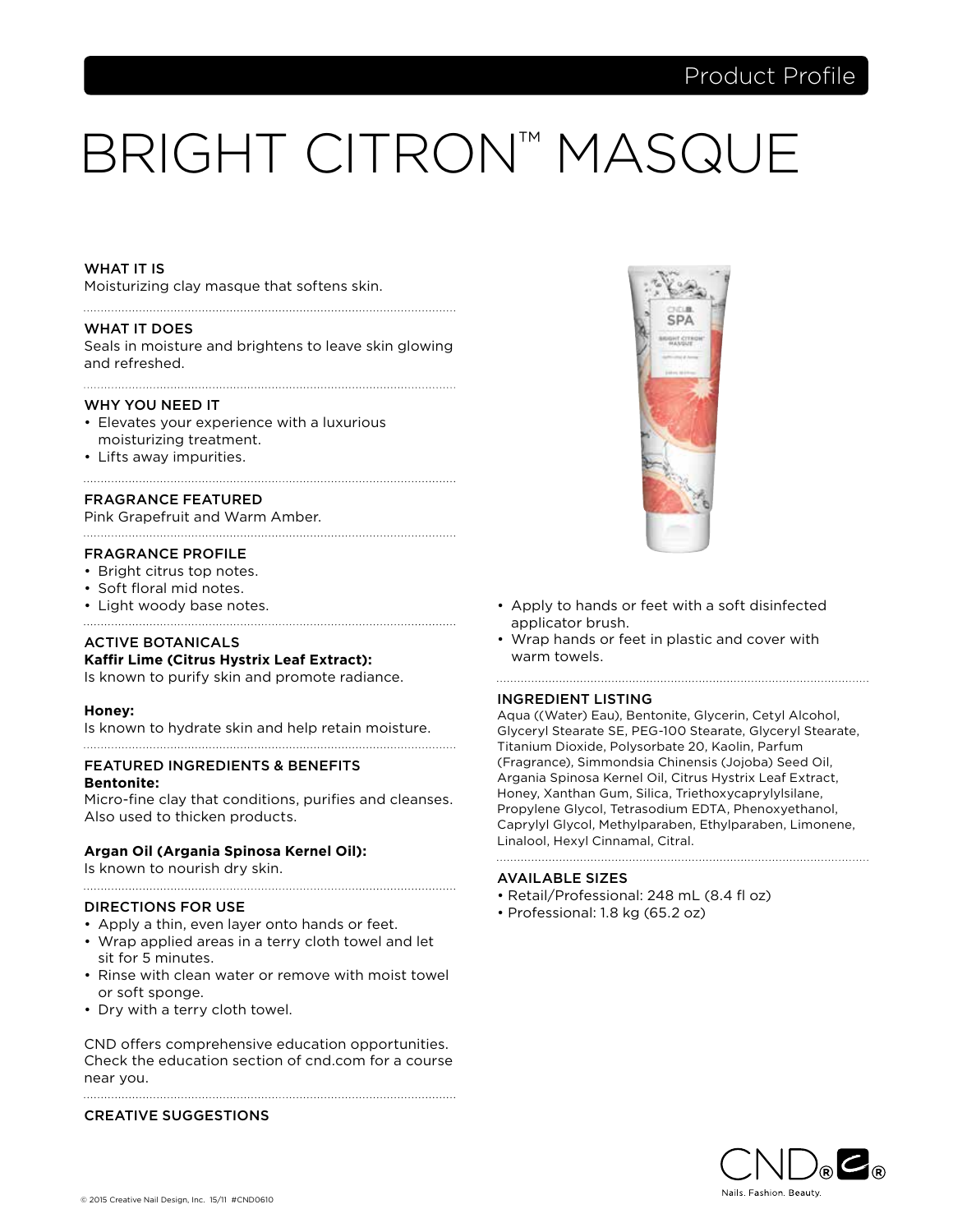# BRIGHT CITRON™ LOTION

# WHAT IT IS

Lightweight hand and body lotion for instant moisture and hydration

# WHAT IT DOES

Leaves skin smooth and hydrated.

#### WHY YOU NEED IT

• For use during the massage portion of a manicure or pedicure service.

• Replenishes moisture for skin so silky and smooth. 

# FRAGRANCE FEATURED

Pink Grapefruit and Warm Amber.

#### FRAGRANCE PROFILE

- Bright citrus top notes.
- Soft floral mid notes.
- Light woody base notes.

# ACTIVE BOTANICALS **Kaffir Lime (Citrus Hystrix Leaf Extract):**

Is known to purify skin and promote radiance.

# **Honey:**

Is known to hydrate skin and help retain moisture.

# FEATURED INGREDIENTS & BENEFITS

# **Glycerin:**

Derived from vegetable oil; humectant used for its powerful hydrating attributes. Absorbs quickly into the skin and acts like a moisture magnet by attracting water into the skin and holding it there.

# DIRECTIONS FOR USE

Massage onto hands and feet until completely absorbed.

CND offers comprehensive education opportunities. Check the education section of cnd.com for a course near you.



#### CREATIVE SUGGESTIONS

- Great for all-over body moisturizing.
- Use daily as needed for dry hands and feet.

• Excellent retail opportunity.

#### INGREDIENT LISTING

Aqua ((Water) Eau), Cyclohexasiloxane, PEG-100 Stearate, Glyceryl Stearate, Isotridecyl Isononanoate, Glycerin, Dimethicone, Pentylene Glycol, Stearic Acid, Citrus Hystrix Leaf Extract, Honey, Butyrospermum Parkii (Shea) Butter, Stearyl Alcohol, PPG-26-Buteth-26, PEG-40 Hydrogenated Castor Oil, Cyclopentasiloxane, Cetyl Alcohol, Acrylates/ C10-30 Alkyl Acrylate Crosspolymer, Xanthan Gum, Propylene Glycol, Hydroxypropyl Methylcellulose, Parfum (Fragrance), Tetrasodium EDTA, Phenoxyethanol, Caprylyl Glycol, 1,2-Hexanediol, Limonene, Linalool, Hexyl Cinnamal, Citral, Geraniol, Citronellol.

- Retail/Professional: 248 mL (8.4 fl oz)
- Professional: 3786 mL (128 fl oz)

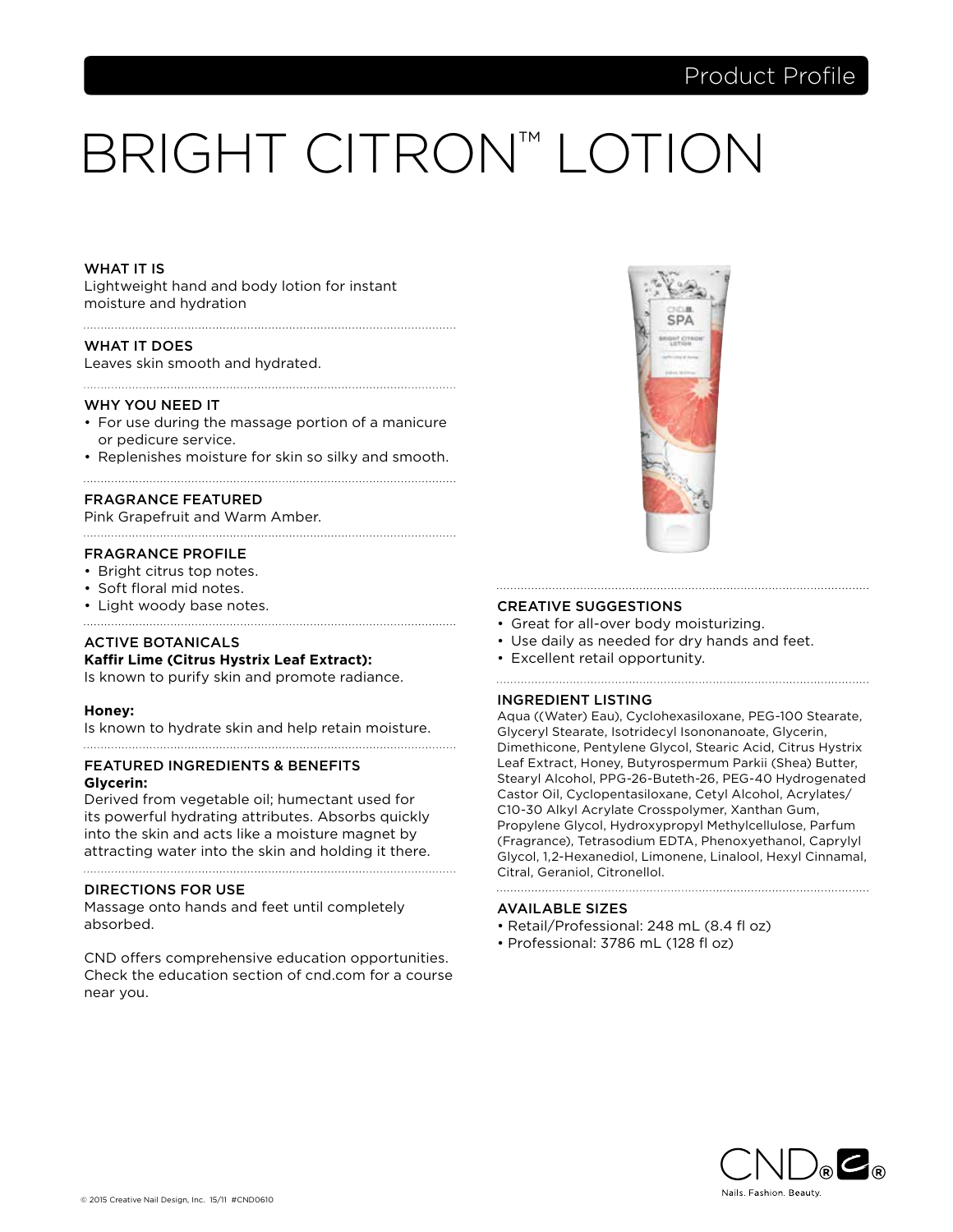# GARDENIA WOODS™ SOAK

# WHAT IT IS

An aromatic and refreshing sea salt soak for cleansing skin.

# WHAT IT DOES

Softens and cleanses skin.

#### WHY YOU NEED IT

• Provides the first step to cleanse impurities and soften skin for a luxurious manicure or pedicure experience.

• Gently cleanses without drying skin.

# FRAGRANCE FEATURED

Jasmine and Gardenia Blossoms.

# FRAGRANCE PROFILE

- Fresh leafy top notes.
- Floral mid notes.
- Soft, musky base notes.

# ACTIVE BOTANICALS

# **Chamomile (Chamomilla Recutita (Matricaria) Flower Extract):**

Natural botanical agent known to be effective in soothing skin.

# **Sandalwood (Santalum Album):**

Is known to gently cleanse and purify.

# FEATURED INGREDIENTS & BENEFITS **Sea Salt:**

Natural salt used for its therapeutic properties. Salts increase the flow of water in and out of cells, in essence flushing and cleansing the cells. This facilitates the absorption of other ingredients into the cells.

# **Argan Oil (Argania Spinosa Kernel Oil):**

Is known to nourish dry skin.

# DIRECTIONS FOR USE

• For feet, add a teaspoon to footbath and agitate water to dissolve.

• For hands, add a 1/2 teaspoon in a bowl of warm water and agitate to dissolve.

CND offers comprehensive education opportunities. Check the education section of cnd.com for a course near you.



#### CREATIVE SUGGESTIONS

• Create a fragrant ceremonial experience by placing the Soak into the bath directly prior to immersing feet.

- Add lime or fragrant flower petals to enhance the experience.
- Use as a foot soak prior to all salon services.
- Excellent retail product for home use in bath tubs.

# INGREDIENT LISTING

Maris Sal ((Sea Salt) Sel Marin), Sodium Sesquicarbonate, Argania Spinosa Kernel Oil, Chamomilla Recutita (Matricaria) Flower Extract, Santalum Album (Sandalwood) Extract, Aqua ((Water) Eau), Glycerin, Butylene Glycol, Hydrated Silica, Parfum (Fragrance), Alpha Isomethyl Ionone, Hexyl Cinnamal, Linalool, Citronellol, Limonene. 

- Retail/Professional: 410 g (14.4 oz)
- Professional: 3.3 kg (118.8 oz)

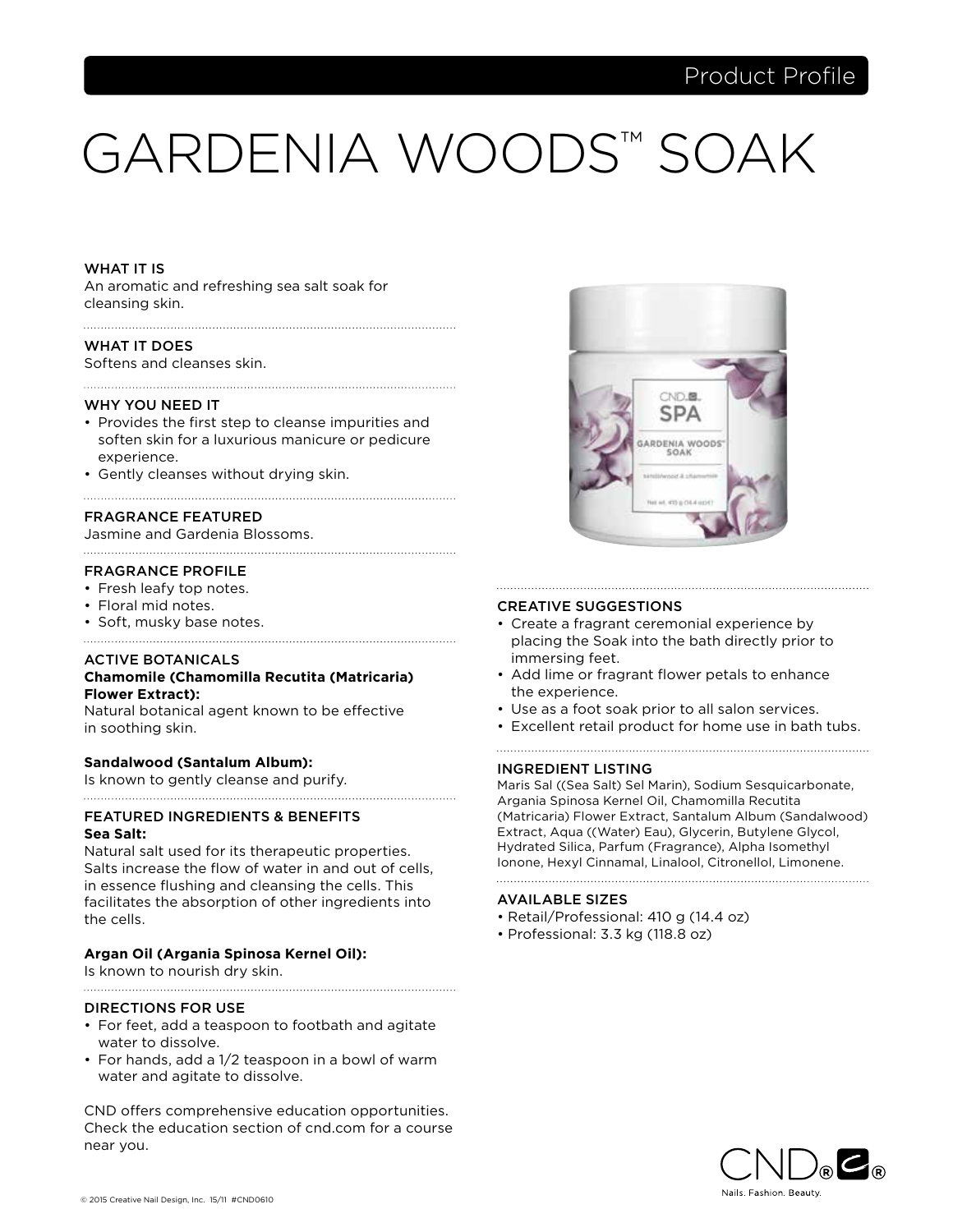# GARDENIA WOODS™ SCRUB

# WHAT IT IS

Creamy exfoliating scrub to polish and smooth skin. 

### WHAT IT DOES

Gently removes dull surface cells for smoother texture.

### WHY YOU NEED IT

- Removes dry, dull skin.
- Prepares skin to better absorb moisture from GARDENIA WOODS™ Masque and GARDENIA WOODS™ Lotion.

# FRAGRANCE FEATURED

Jasmine and Gardenia Blossoms.

# FRAGRANCE PROFILE

- Fresh leafy top notes.
- Floral mid notes.
- Soft, musky base notes.

# ACTIVE BOTANICALS

# **Chamomile (Chamomilla Recutita (Matricaria) Flower Extract):**

Natural botanical agent known to be effective in soothing skin.

# **Sandalwood (Santalum Album):**

Is known to gently cleanse and purify.

# FEATURED INGREDIENTS & BENEFITS

# **Jojoba Esters (Soft Beads):**

Gently massaged into the skin to add extra conditioning.

# **Jojoba Seed Oil (Simmondsia Chinensis):**

Deeply penetrating natural oil for excellent moisturizing and conditioning. Jojoba oil acts like a carrier to increase penetration of other ingredients.

# **Argan Oil (Argania Spinosa Kernel Oil):**

Is known to nourish dry skin.

# 

# DIRECTIONS FOR USE

- Gently massage onto hands or feet in circular motions.
- Rinse with clean water or remove with a moist, soft sponge.
- Dry with a terry cloth towel.



# CREATIVE SUGGESTIONS

- Great for all-over body exfoliation.
- Recommend home use to maintain soft, silky skin between professional manicure services.

• Affordable gift item; excellent retail opportunity.

# INGREDIENT LISTING

Aqua ((Water) Eau), Jojoba Esters, Glyceryl Stearate, Glycerin, Cetyl Alcohol, PEG-100 Stearate, Simmondsia Chinensis (Jojoba) Seed Oil, Argania Spinosa Kernel Oil, Titanium Dioxide, Santalum Album (Sandalwood) Extract, Chamomilla Recutita (Matricaria) Flower Extract, Sodium Laureth Sulfate, Xanthan Gum, Butylene Glycol, Triethanolamine, Parfum (Fragrance), Tetrasodium EDTA, Phenoxyethanol, Methylparaben, Ethylparaben, Alpha Isomethyl Ionone, Hexyl Cinnamal.

- Retail/Professional: 248 mL (8.4 fl oz)
- Professional: 1.7 kg (60.8 oz)

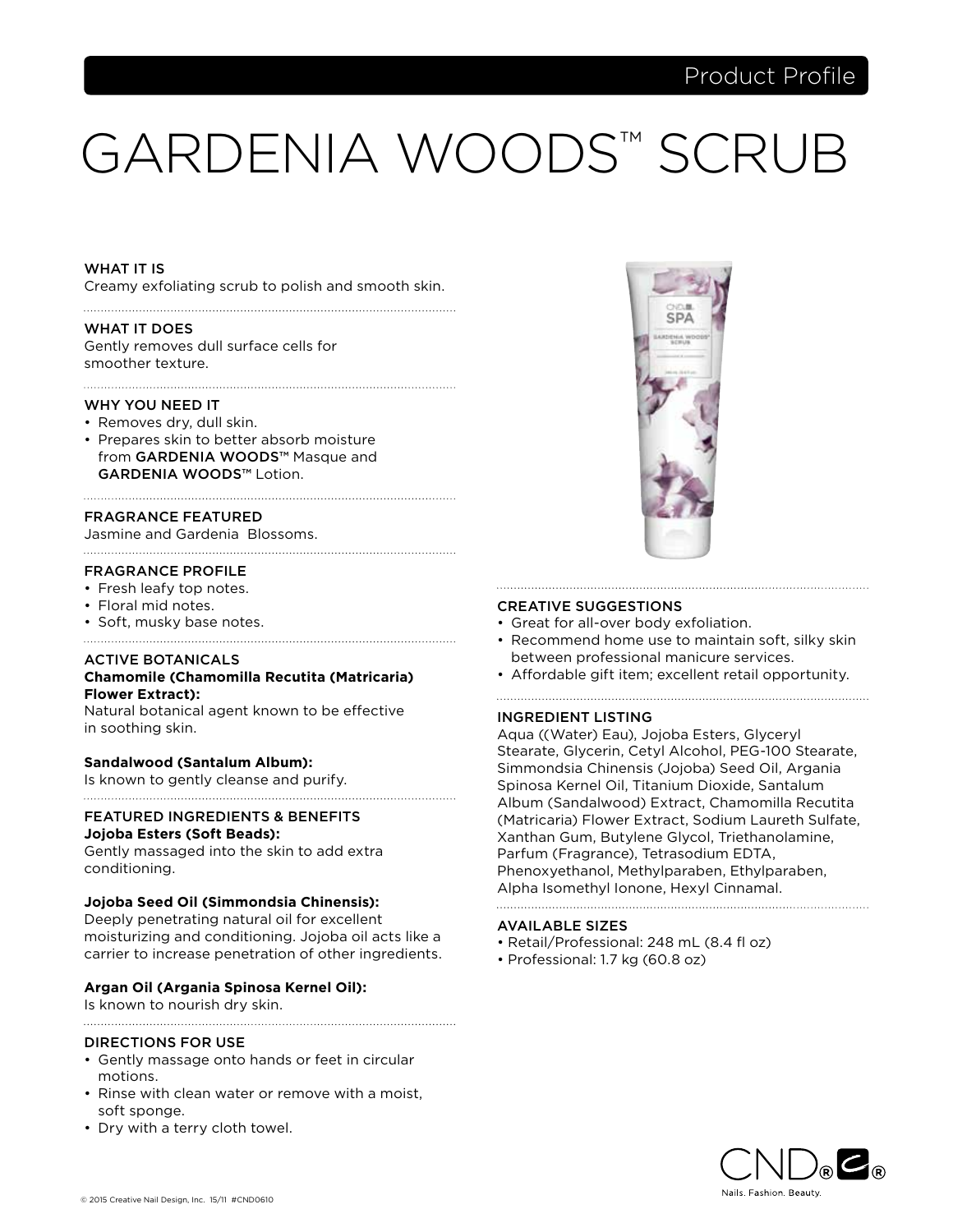# GARDENIA WOODS™ MASQU

# WHAT IT IS

Moisturizing clay masque that softens skin.

# WHAT IT DOES

Moisturizes skin for a fresh, luminous glow.

w

#### WHY YOU NEED IT

- Elevate your experience with a luxurious conditioning treatment.
- Draws away impurities.

# FRAGRANCE FEATURED

Jasmine and Gardenia Blossoms. 

# FRAGRANCE PROFILE

- Fresh leafy top notes.
- Floral mid notes.
- Soft, musky base notes.

# ACTIVE BOTANICALS **Chamomile (Chamomilla Recutita (Matricaria) Flower Extract):**

Natural botanical agent known to be effective in soothing skin.

# **Sandalwood (Santalum Album):**

Is known to gently cleanse and purify.

# FEATURED INGREDIENTS & BENEFITS **Bentonite:**

Micro-fine clay that conditions, purifies and cleanses. Also used to thicken products.

# **Argan Oil (Argania Spinosa Kernel Oil):**

Is known to nourish dry skin.

# DIRECTIONS FOR USE

- Apply a thin, even layer onto hands or feet.
- Wrap applied areas in a terry cloth towel and let sit for 5 minutes.
- Rinse with clean water or remove with moist towel or soft sponge.
- Dry with a terry cloth towel.

CND offers comprehensive education opportunities. Check the education section of cnd.com for a course near you.



# CREATIVE SUGGESTIONS

- Apply to hands or feet with a disinfected soft applicator brush.
- Wrap hands or feet in plastic and cover with warm towels.

# INGREDIENT LISTING

Aqua ((Water) Eau), Bentonite, Glycerin, Cetyl Alcohol, Glyceryl Stearate SE, PEG-100 Stearate, Glyceryl Stearate, Titanium Dioxide (CI 77891), Polysorbate 20, Kaolin, Parfum (Fragrance), Simmondsia Chinensis (Jojoba) Seed Oil, Argania Spinosa Kernel Oil, Chamomilla Recutita (Matricaria) Flower Extract, Santalum Album (Sandalwood) Extract, Xanthan Gum, Silica, Triethoxycaprylylsilane, Butylene Glycol, Tetrasodium EDTA, Phenoxyethanol, Caprylyl Glycol, Methylparaben, Ethylparaben, Alpha Isomethyl Ionone, Hexyl Cinnamal, Linalool, Citronellol.

- Retail/Professional: 248 mL (8.4 fl oz)
- Professional: 1.8 kg (65.2 oz)